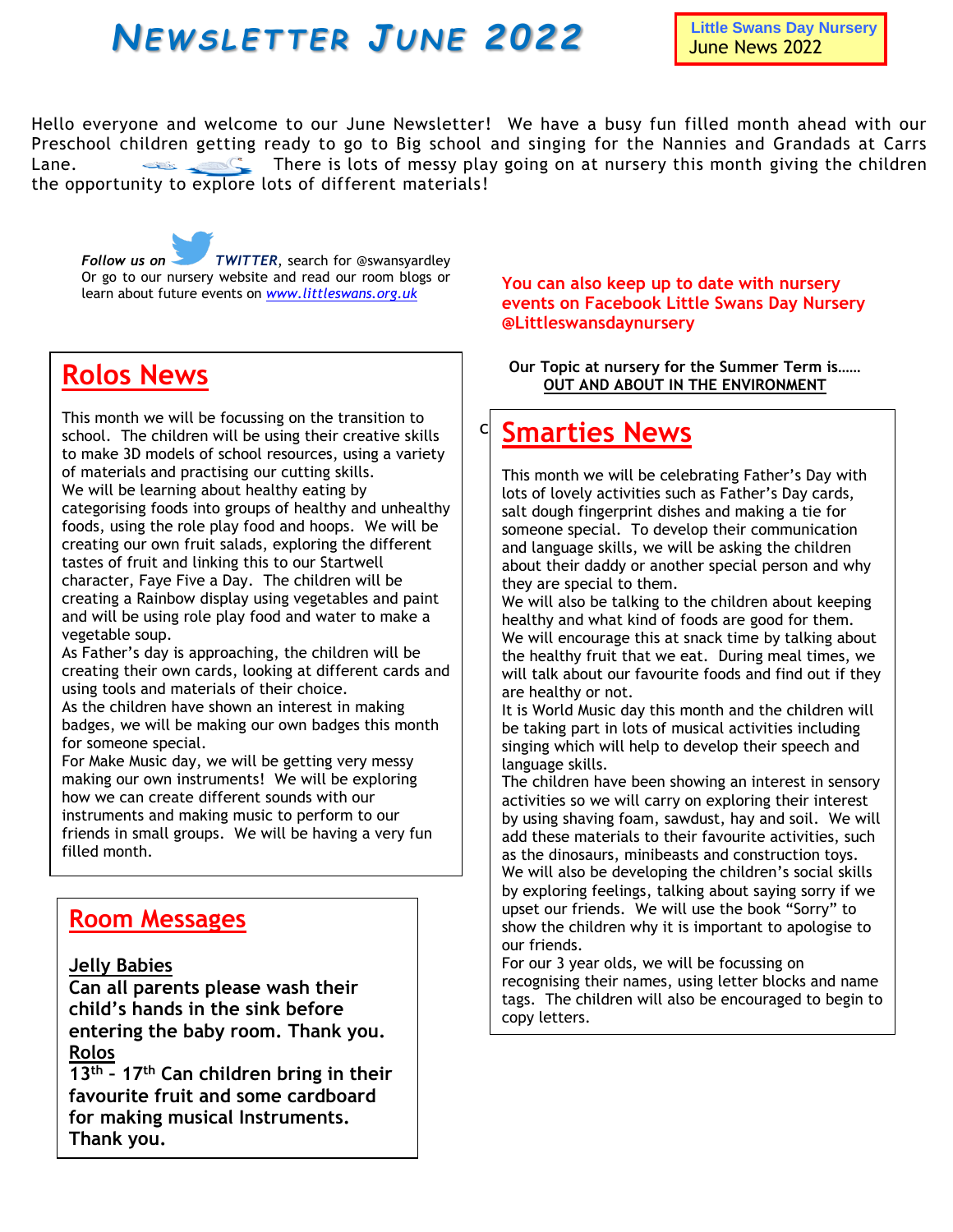# **Jelly Babies News**

This month it is World Music Day on 21<sup>st</sup> June. The babies will be exploring music and celebrating by making sounds with drums, xylophones, shakers, pots and pans. We will also be singing lots of different Nursery Rhymes. We will be encouraging the babies to take part in dancing activities such as the Tumble Tots songs and giving them different materials to move around with.

We are hoping for some warmer weather this month so that the babies can start to explore more outdoor activities. We will be taking part in lots of different activities including painting rocks, mark making on the floor and painting flowers. The babies will also have the opportunity to explore lots of different water play, such as bathing the dolls and an animal swamp, with animals in a Tuff tray with shaving foam, water, food colouring and brushes.

This month we will also be looking at healthy eating. The babies will be tasting different fruits such as raspberries, blueberries, pineapples and mangoes. They will also use the fruits to make fruit skewers. The babies will be enjoying the healthy meals that Karen, our cook makes and will be encouraged to name the foods as they are eating. The babies will be creating a healthy plate by gluing and sticking pictures of healthy foods such as peas, carrots, apples, mangoes and oranges onto a paper plate.

# **Jelly Tots News**

Welcome to another month full of learning and fun opportunities!

This month's book is "Elmer the Elephant" The childfren will be exploring and learning the story through the seven Areas of the EYFS. They will use the story to learn the Primary and Secondary colours and then explore what different colours can be made by mixing colours. The children will be making their own Elmer the Elephant using an empty milk container and some coloured tissue paper.

This month we will also be looking at emotions and what can make us feel happy or sad. We will use the happy and sad faces so the children can express their feelings. We will also talk to the children about how Elmer felt and that it is ok to be different.

We will be celebrating Father's Day in Jelly Tots by making a special surprise gift for someone special to us.

During the last week of June we will be celebrating World Music Day. The children will be making shakers using plastic bottles and lentils. They will explore different sounds with the musical instruments and then come together to perform their music in the "Jelly Tots' Band" Suzy Startwell will be visiting us to raise the children's awareness of how to keep ourselves safe.

The children will continue their learning with 2D shapes, counting to 10 and staring to learn about big and little and on top and under.

We will be exploring messy play with cornflour, shaving foam, pasta, playdough, sand and water and gluing and sticking.

## **Sweeties News**

The Sweeties will be busy with lots of fun activities this month. The children will be learning about the wildlife around us. They will learn the names of different wildlife and animals in the environment and will have a look to see what creatures they can find in the garden, using the magnifying glasses. Afterwards we will move around the garden like different animals, crawling like a spider, wriggling like a worm and gliding like a butterfly.

As the weather gets warmer, the children will be spending more time outdoors where they can practise their gross motor skills. They will be encouraged to ride the bikes, as learning to ride a bike is an important life skill and provides an opportunity for cardiovascular exercise which helps to keep our hearts healthy.

As the Sweeties love to be active we will be doing lots of running and jumping games. When the weather is not too good we will be doing lots of dancing inside to make sure we are working towards our target of 180 minutes of activity a day. This ties in with our Startwell character 180 Katy and will help to keep the children fit and healthy.

We are planning to do lots of creative activities this month. For Father's Day we will be using different resources to make cards for our Daddies or other special people. During circle time, we will talk about people who are special to us and what we like to do with our families. This will support the children's listening and communication skills.

The Sweeties will be practising their independence skills such as putting on/taking off shoes and coats. We will give the children lots of encouragement and praise. This will link to our Startwell character Sammy Skills.

We will be learning about all of the different Startwell Characters and practising the different songs. We have a very busy month ahead in Sweeties.